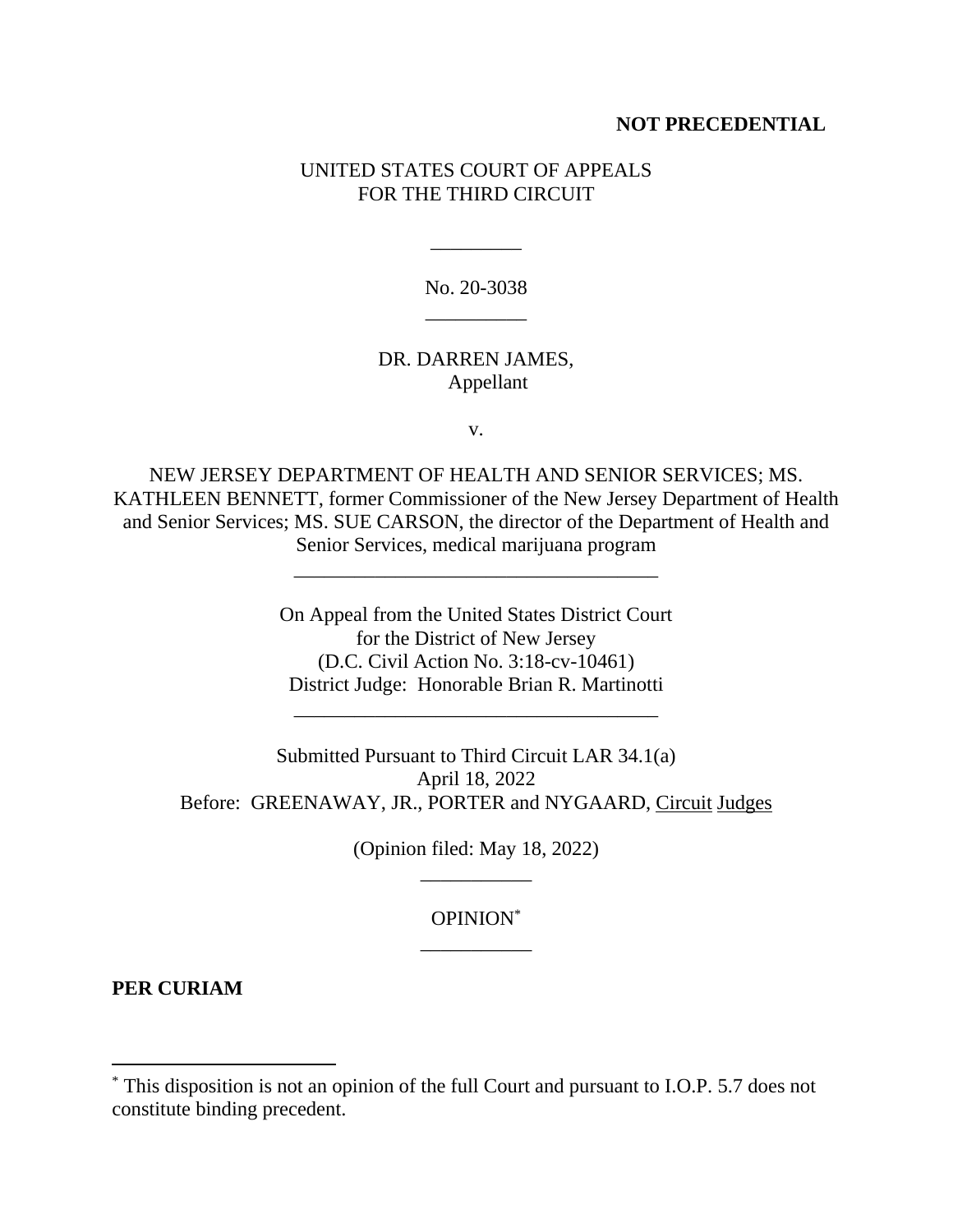Pro se appellant Dr. Darren James appeals from the District Court's judgment granting the appellees' motion to dismiss, denying his motion to amend, and dismissing the complaint with prejudice. For the reasons that follow, we will affirm the District Court's judgment.

In 2018, Dr. James filed suit against the New Jersey Department of Health and Senior Services, its former commissioner Kathleen Bennett, and the director of the Medical Marijuana Program (MMP), Sue Carson. Dr. James, who is blind, alleged that he was disqualified from participating in the program as a referring physician because of his disability. He filed claims alleging discrimination under several state and federal laws, including the Americans with Disabilities Act (ADA), the Rehabilitation Act (RA), and the New Jersey Law Against Discrimination (NJLAD); violations of his civil rights under the United States Constitution; breach of contract under state law; and various tort claims including defamation, criminal slander, and fraudulent concealment. He also sought release of documents under the Freedom of Information Act (FOIA) and the New Jersey Open Public Records Act (OPRA). After the defendants filed a motion to dismiss the complaint, the District Court allowed Dr. James to amend his complaint twice. The defendants filed a motion to dismiss the second amended complaint under Rule 12(b)(6). Dr. James moved to amend his complaint a third time.

In September 2020, the District Court granted the defendants' motion to dismiss. The Court found that Dr. James failed to make a prima facie showing of disability discrimination because, as a Doctor of Podiatric Medicine (D.P.M.), he did not qualify for participation in the program. The District Court also found that the state defendants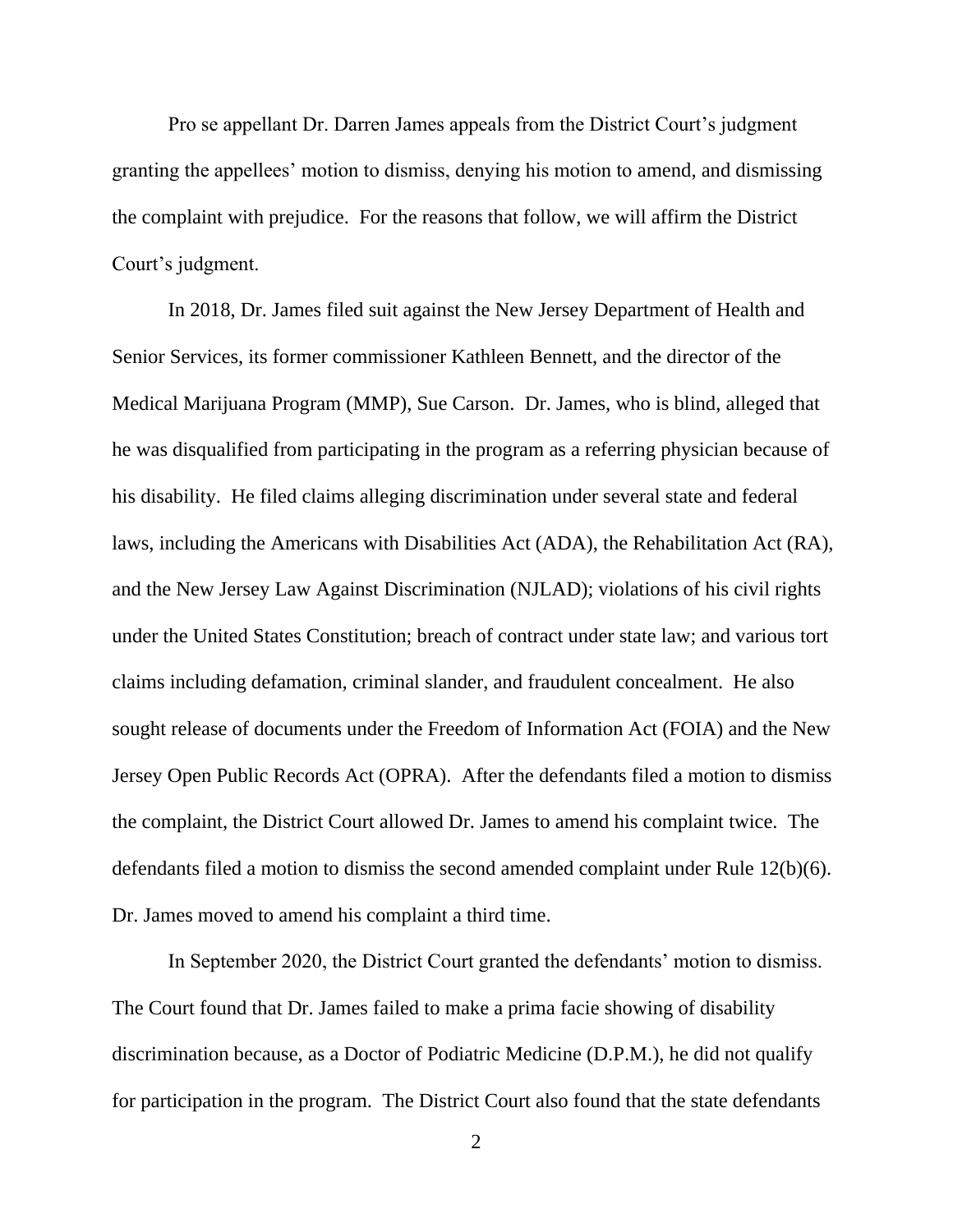are not "persons" for purposes of § 1983, and that the individual defendants are entitled to qualified immunity from claims asserted against them in their personal capacities because Dr. James failed to state a constitutional violation. The District Court also rejected the contract and tort claims, as well as the document requests. Finally, the District Court denied Dr. James's motion to amend his complaint for a third time because amendment would be futile. Dr. James filed this timely appeal.

We review the district court's decision to dismiss the second amended complaint de novo. See Klotz v. Celentano Stadtmauer & Walentowicz LLP, 991 F.3d 458, 462 (3d Cir. 2021). We consider the District Court's denial of the motion for leave to amend for an abuse of discretion, but we review the conclusion that amendment would be futile under a de novo standard. U.S. ex rel. Schumann v. Astrazeneca Pharm. L.P., 769 F.3d 837, 849 (3d Cir. 2014).

In his second amended complaint, Dr. James tried to assert the defendants' liability for discrimination by relying on a multitude of civil and criminal statutes.<sup>1</sup> On appeal, however, he chiefly takes issue with the District Court's determination that he failed to state a claim under the ADA, RA, and NJLAD.<sup>2</sup> To survive a motion to dismiss, Dr. James had to plead sufficient facts "to raise a reasonable expectation that discovery

<sup>&</sup>lt;sup>1</sup> Dr. James relied on the ADA, the RA, Titles VI and VII of the Civil Rights Act, the NJLAD, the New Jersey Civil Rights Act (NJCRA), and 18 U.S.C. §§ 242, 245.

<sup>&</sup>lt;sup>2</sup> We apply the same ADA analysis for Dr. James's claims under all three statutes. See Fowler v. AT & T, Inc., 19 F.4th 292, 298 (3d Cir. 2021) ("New Jersey law generally tracks the relevant federal statutes"); Chisolm v. McManimon, 275 F.3d 315, 324 n.9 (3d Cir. 2001) (ADA principles apply to claims under the RA and NJLAD).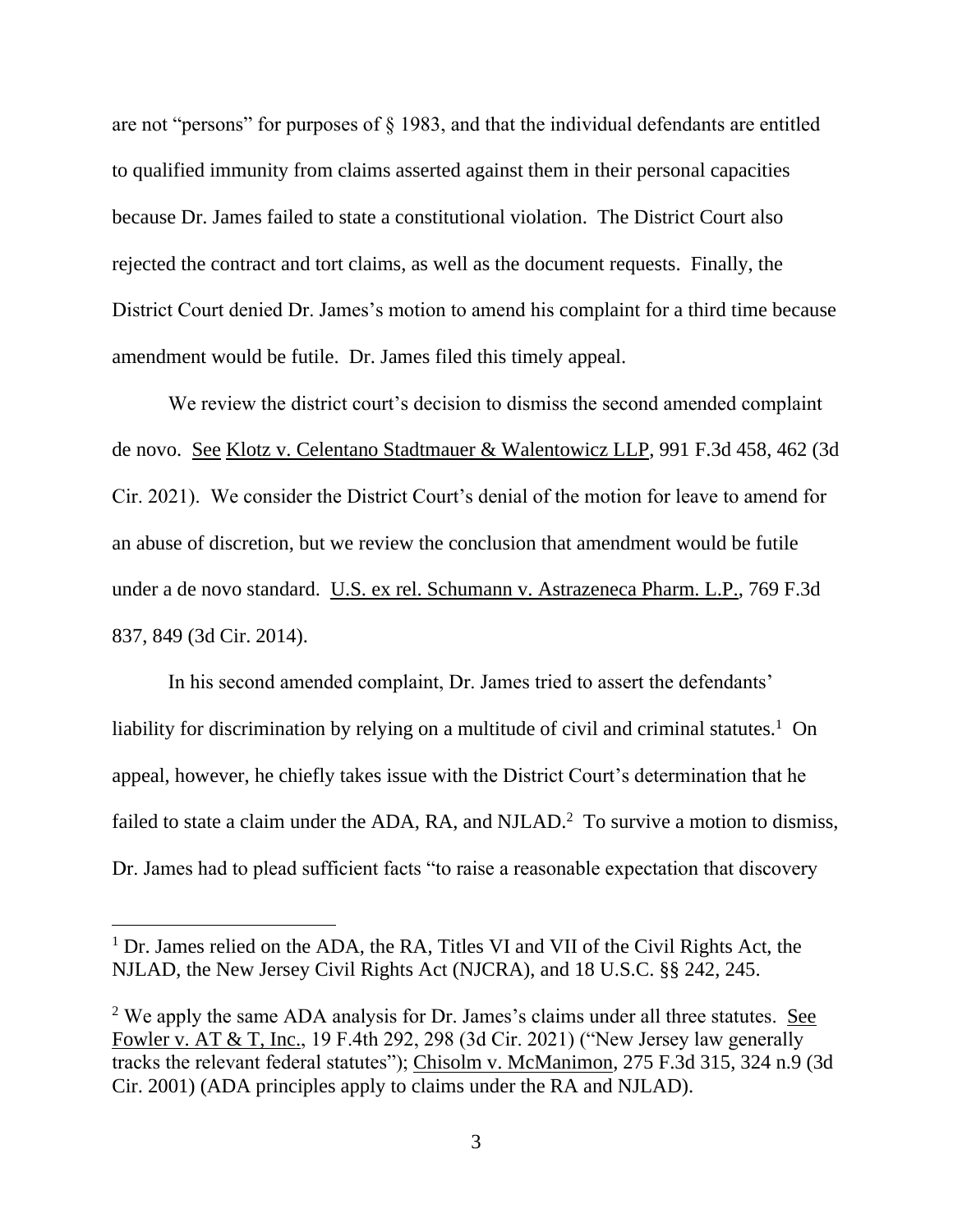w[ould] reveal evidence of" the elements for discrimination, e.g., that he: (1) is a disabled person under the ADA; (2) is "a qualified individual;" and (3) has suffered an adverse employment action as a consequence of the disability. See Bell Atl. Corp. v. Twombly, 550 U.S. 544, 556 (2007) (explaining standard for pleading sufficiency); McNelis v. Pa. Power & Light Co., 867 F.3d 411, 414 (3d Cir. 2017) (outlining necessary elements for ADA discrimination claim).<sup>3</sup> The District Court concluded that Dr. James failed to show that he was a "qualified individual," which we have previously defined as one who meets "the prerequisites for the position, such as possessing the appropriate educational background, employment experience, skills, licenses, etc.," and is able to "perform the essential functions of the position," either "with or without reasonable accommodation." Id. at 415 (citation omitted).

We agree that Dr. James has not alleged a claim upon which relief may be granted because he did not have the qualifications to participate in the MMP as a prescribing physician. The applicable statute for the MMP defined "physician" as:

a person licensed to practice *medicine and surgery* pursuant to Title 45 of the Revised Statutes with whom the patient has a bona fide physician-patient relationship and who is the primary care physician, hospice physician, or physician responsible for the ongoing treatment of a patient's debilitating medical condition, provided, however, that the ongoing treatment shall not be limited to

<sup>&</sup>lt;sup>3</sup> The District Court stated that Dr. James had not demonstrated a prima facie case for discrimination. D. Ct. Opinion at 7. However, we have explained that the prima facie case standard is one of evidentiary sufficiency, not a pleading requirement. Connelly v. Lane Const. Corp., 809 F.3d 780, 788-89 (3d Cir. 2016). After our plenary review of the discrimination claims, we are nevertheless satisfied that Dr. James did not meet the standard to survive a motion to dismiss because he failed to plead sufficient facts to raise a reasonable expectation that discovery would provide evidence that he was a qualified individual. See id. at 789; McNelis, 867 F.3d at 415.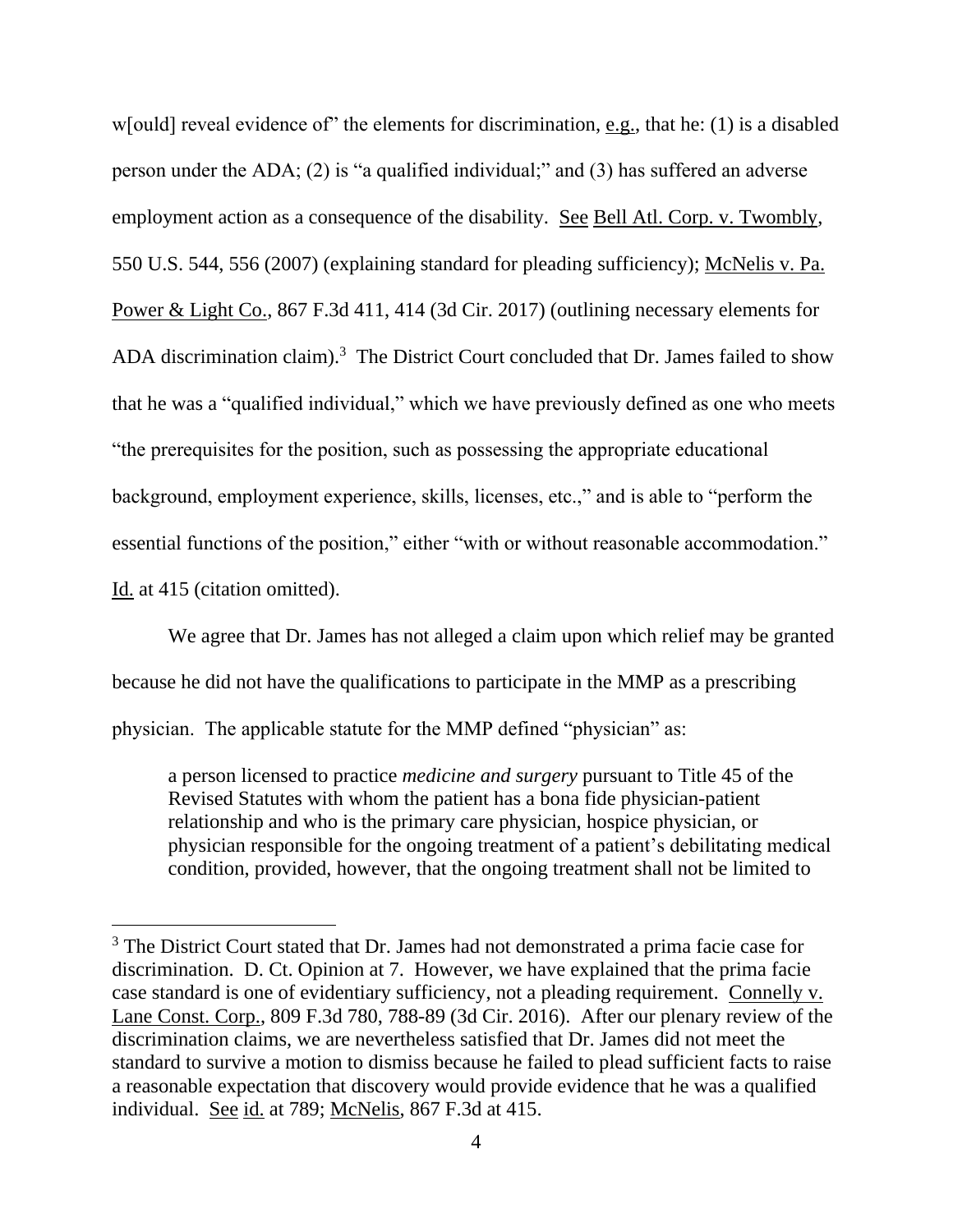the provision of authorization for a patient to use medical marijuana or consultation solely for that purpose.

N.J. Stat. Ann. 24:6I-3 (2012) (emphasis added). And, in Title 45, Chapter 9, entitled "Medicine and Surgery," a "physician" is defined as a "person licensed or permitted to practice medicine or surgery in this State." N.J. Stat. Ann. § 45:9-27.5. But Dr. James's podiatry practice is regulated through a different chapter of Title 45 for "Podiatric Medicine." See N.J. Stat. Ann. § 45:5-1 et. seq. Under the terms of Chapter 5, a podiatrist is considered "a physician within the scope of this chapter, and may be referred to as a podiatric physician." Id. § 5-7. The statute for the MMP did not include "podiatric physicians" in its definition of authorized prescribing physicians.

Dr. James argues that he had previously participated as a prescribing physician in the MMP, and he contends that the state's explanation that he failed to qualify under the statute was just a pretext to discriminate against him based on his disability. But, by his own admission, Dr. James is a podiatrist—a D.P.M.—and not a medical doctor (M.D.). Despite his arguments to the contrary, the fact that he previously was able to register online for the MMP as a "medical doctor" even though he was not one did not somehow confer qualified status under the program. Absent Dr. James's ability to credibly allege that discovery might reveal that he was qualified to participate in the MMP, the discrimination claims were properly dismissed. See Ashcroft v. Iqbal, 556 U.S. 662, 678 (2009) (explaining that a complaint must have sufficient facts to state a claim "that is plausible on its face").<sup>4</sup>

<sup>&</sup>lt;sup>4</sup> Dr. James argues on appeal that the District Court used a newer version of the MMP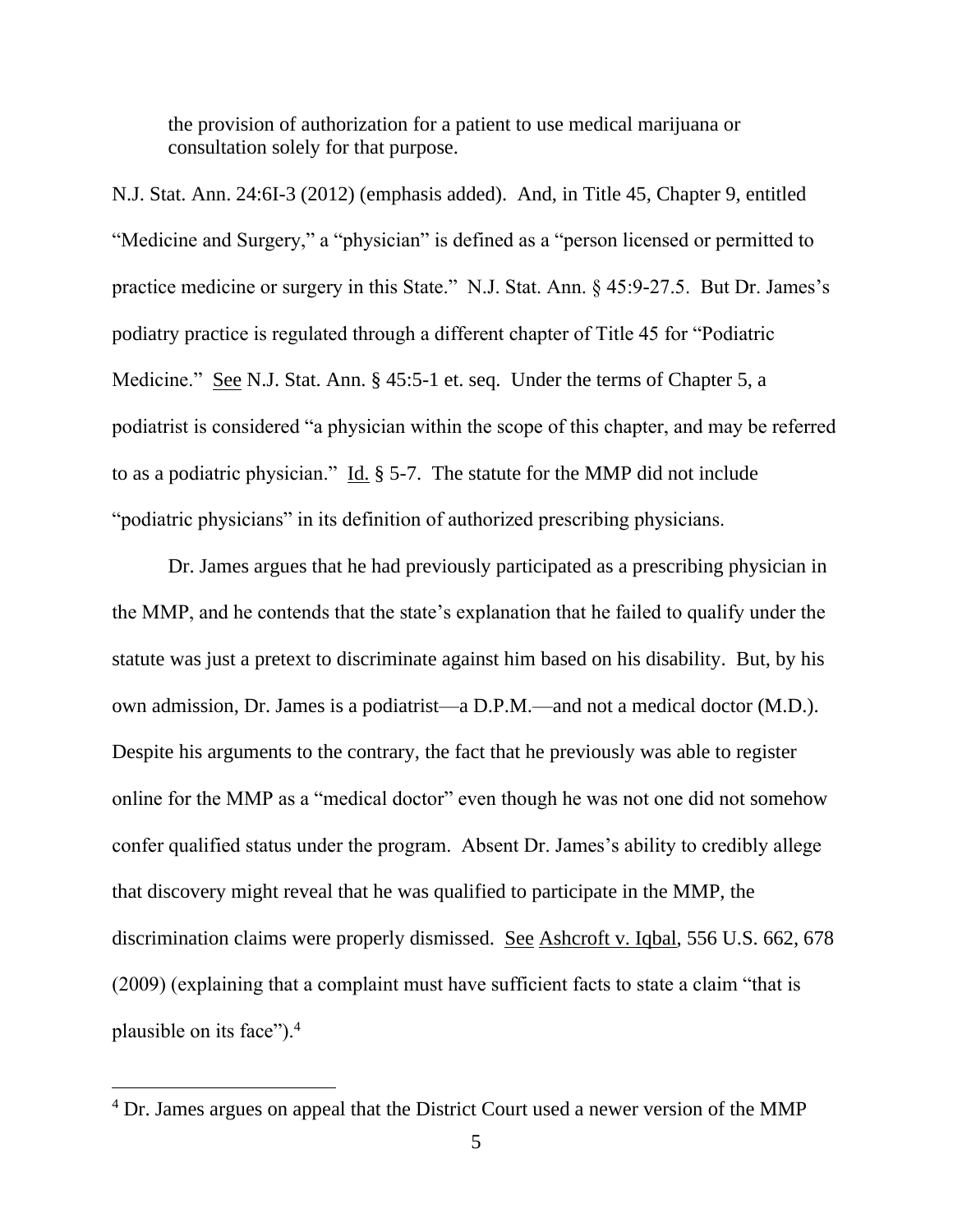Next, Dr. James challenges the District Court's ruling that defendants Bennett and Carson are entitled to qualified immunity with respect to Dr. James's Constitutional Due Process claims. See Appellant's Br. at 4; D. Ct. Op. at 8-10. But even accepting Dr. James's allegations as true and drawing all inferences in his favor, <u>see George v. Rehiel</u>, 738 F.3d 562, 571 (3d Cir. 2013), we agree with the District Court that the defendants are entitled to qualified immunity. See James v. City of Wilkes-Barre, 700 F.3d 675, 679 (3d Cir. 2012) (explaining that a district court's denial of qualified immunity at the motion to dismiss stage is "a pure question of law"). As the District Court pointed out, Dr. James's complaint failed to allege a violation of his due process rights because he admittedly did not take advantage of the process available to him. D. Ct. Op. at 10; see also Pearson v. Callahan, 555 U.S. 223, 232 (2009) (government official protected from liability under qualified immunity unless the facts alleged show the violation of a clearly established constitutional right of which a reasonable person would have known); Alvin v. Suzuki, 227 F.3d 107, 116 (3d Cir. 2000) (in order to state a claim for due process deprivation, a plaintiff must avail themselves of the process available unless inadequate or unavailable). We have no doubt that the remedy under New Jersey Court Rule 2:2-3(a) was adequate, and, because he did not avail himself of the process available, no due process violation occurred. Accordingly, qualified immunity was appropriate.

law to conclude that he did not qualify as a prescribing physician under the act. See Appellant's Br. at 3, 7. But, as explained above, since its inception the statute explicitly referred to "physicians licensed to practice medicine and surgery" pursuant to Title 45 and never included "podiatrists" defined under Title 45. (Medical doctors with a podiatry specialty apparently were allowed to participate in the program.)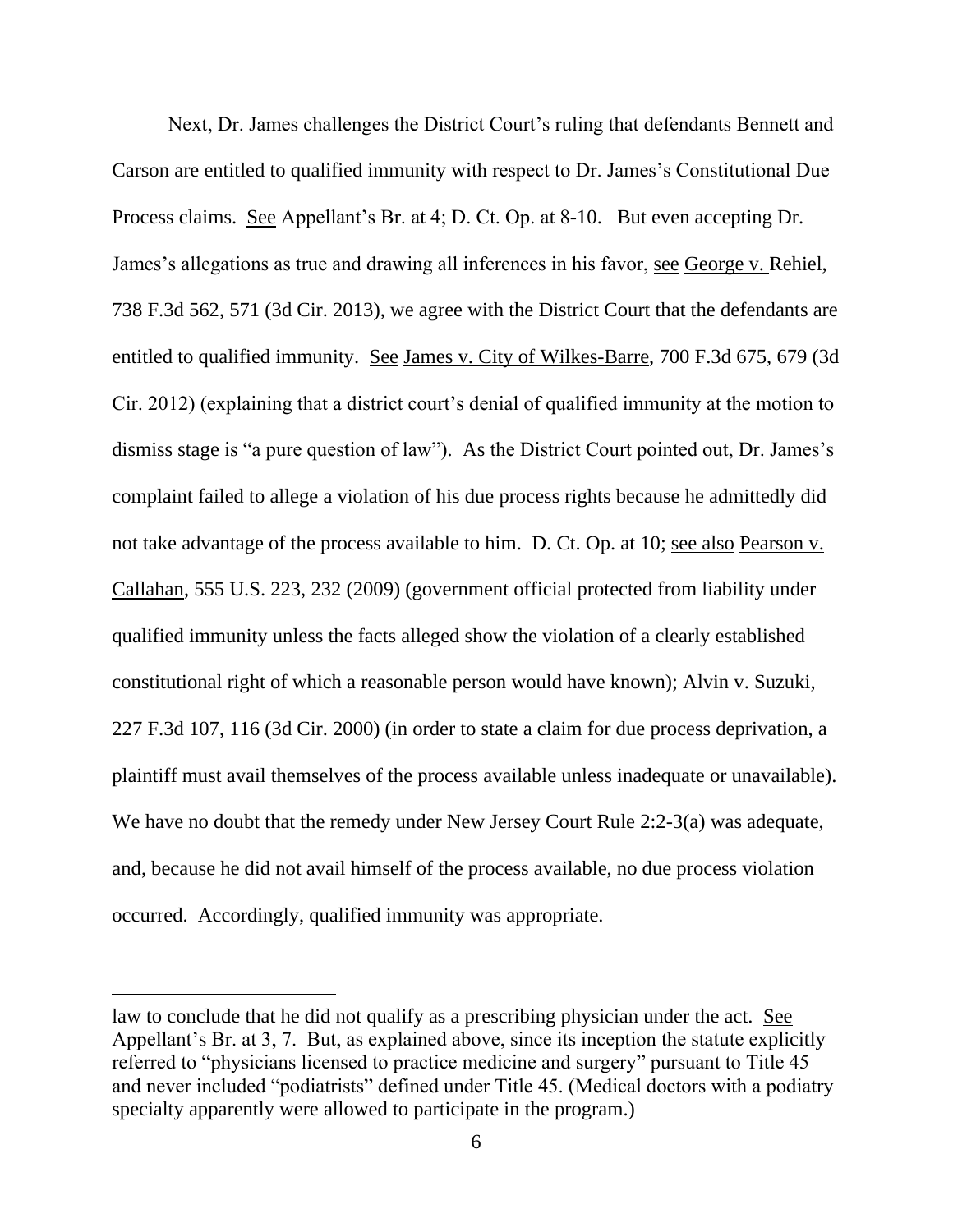On appeal, Dr. James does not meaningfully challenge the District Court's dismissal of the balance of his claims in the second amended complaint. See Geness v. Cox, 902 F.3d 344, 355 (3d Cir. 2018) ("[I]t is well settled that a passing reference to an issue will not suffice to bring that issue before this court." (internal quotation marks omitted)). In any event, we would affirm their dismissal for the reasons provided by the District Court.

Finally, Dr. James argues that the District Court erred by denying his motion to file a third amended complaint. To the extent that Dr. James attempted to cure the defects of his second amended complaint, we agree with the District Court that the proposed third amended complaint did not cure the pleading deficiencies of the second amended complaint; thus, any further amendment would be futile. See Jablonski v. Pan Am. World Airways, Inc., 863 F.2d 289, 292 (3d Cir. 1988) (explaining that "[a]mendment of the complaint is futile if the amendment will not cure the deficiency in the original complaint or if the amended complaint cannot withstand a renewed motion to dismiss").<sup>5</sup> We note that, in the proposed pleading, Dr. James also sought to add additional defendants and raise new allegations of retaliation with respect to the suspension of his license to practice podiatry. See Garrett v. Wexford Heath, 938 F.3d 69, 82 (3d Cir. 2019) (explaining that a supplemental pleading under Fed. R. Civ. P.

<sup>&</sup>lt;sup>5</sup> To the extent that Dr. James attempted to comply with the New Jersey Tort Claims Act for the defamation claim in his proposed amended complaint, the District Court would not exercise supplemental jurisdiction over it when the rest of the claims have been dismissed, including those over which the court could exercise subject matter jurisdiction.